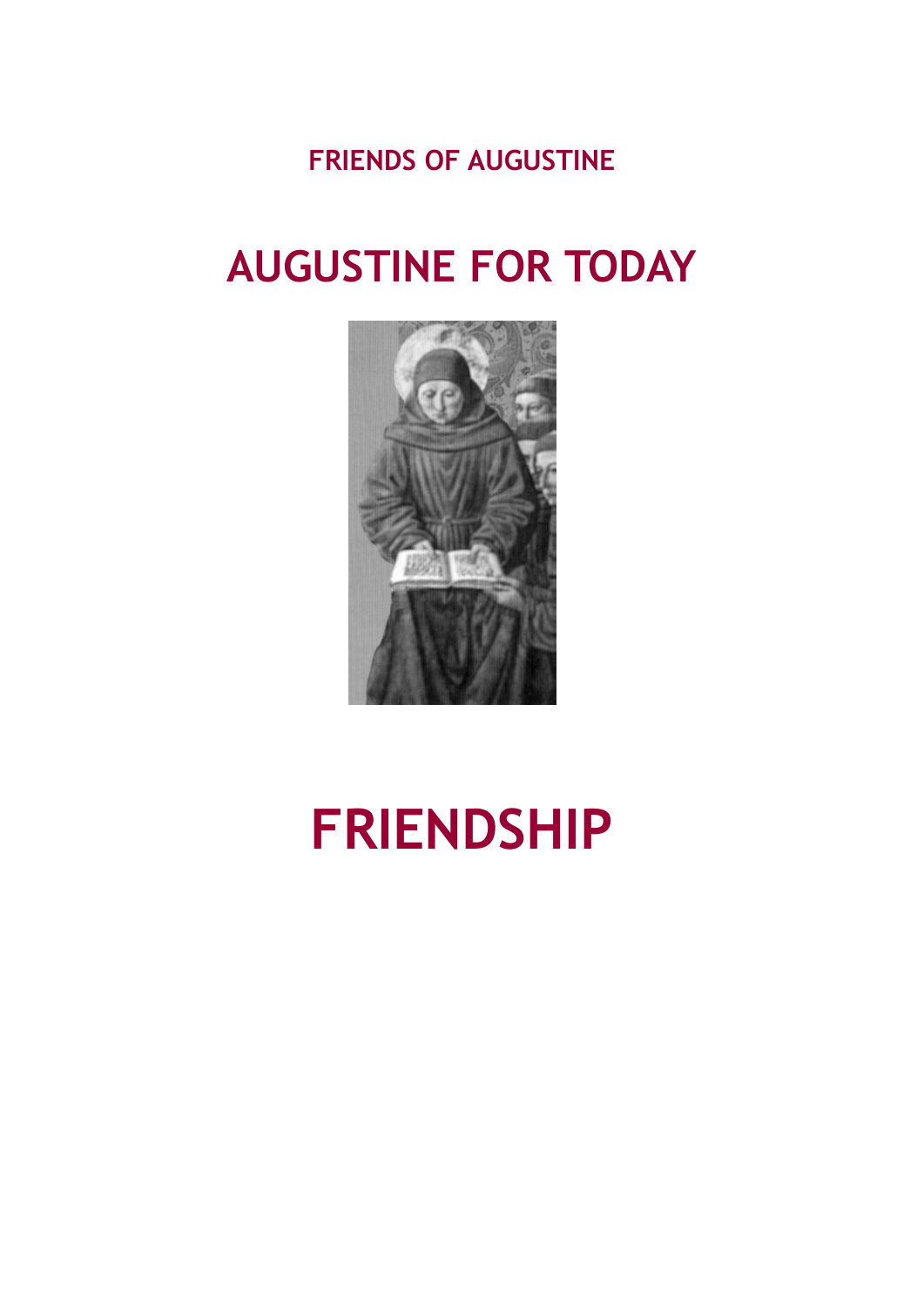### **THE WORD**

| A faithful friend is a sure shelter,<br>whoever finds one has found a rare treasure. |               |
|--------------------------------------------------------------------------------------|---------------|
|                                                                                      |               |
| A faithful friend is something beyond price,                                         |               |
| there is no measuring that person's worth                                            |               |
| A faithful friend is the elixir of life,                                             |               |
| and those who fear the Lord will find one.                                           |               |
| Whoever fears the Lord makes true friends,                                           |               |
| for as a person is, so is the friend.                                                | Si. 6:15 -17. |
| I call you friends,                                                                  |               |
| because I have made known to you                                                     |               |
| everything I have learnt from my Father.                                             | Jn. 15:15     |
| God is love                                                                          |               |
| and those who live in love live in God,                                              |               |
| and God lives in them.                                                               | 1Jn. 4:16     |

#### **FROM AUGUSTINE**

Friendship has been rightly and with just reverence defined as "agreement on things human and divine combined with good will and love."

*Contra Acad III 13*

There is no true friendship unless You weld it between souls that cleave together by the charity poured forth in our hearts by the Holy Spirit

*Conf V,19*

If you love your brother (or sister) whom you see, by that very fact you will also see God, because you will see charity itself and God dwells in the interior. *In ev Io 17,8*

He loves his friend truly who loves God in him, either because God is already in him or in order that he may be in him. *Sermon 361, 1*

If together with me you hold firmly to these two commandments (love of God and love of neighbour), our friendship will be true and everlasting, and it will unite us not only to one another, but to the Lord himself *Letter 258*

Whenever I feel a person burning with Christian charity and love for me has become my friend, when I entrust any of my plans and thoughts to him , I am entrusting them not to a man, but to Him in whom he abides, so as to be like Him, "for God is love, and the one who lives in love lives in God." *Letter 73*

Not everyone who spares is a friend, nor is everyone who strikes an enemy. "Better are the wounds of a friend than the proffered kisses of an enemy (Ps 27:6) Love mingled with severity is better than deceit with indulgence. *Letter 93*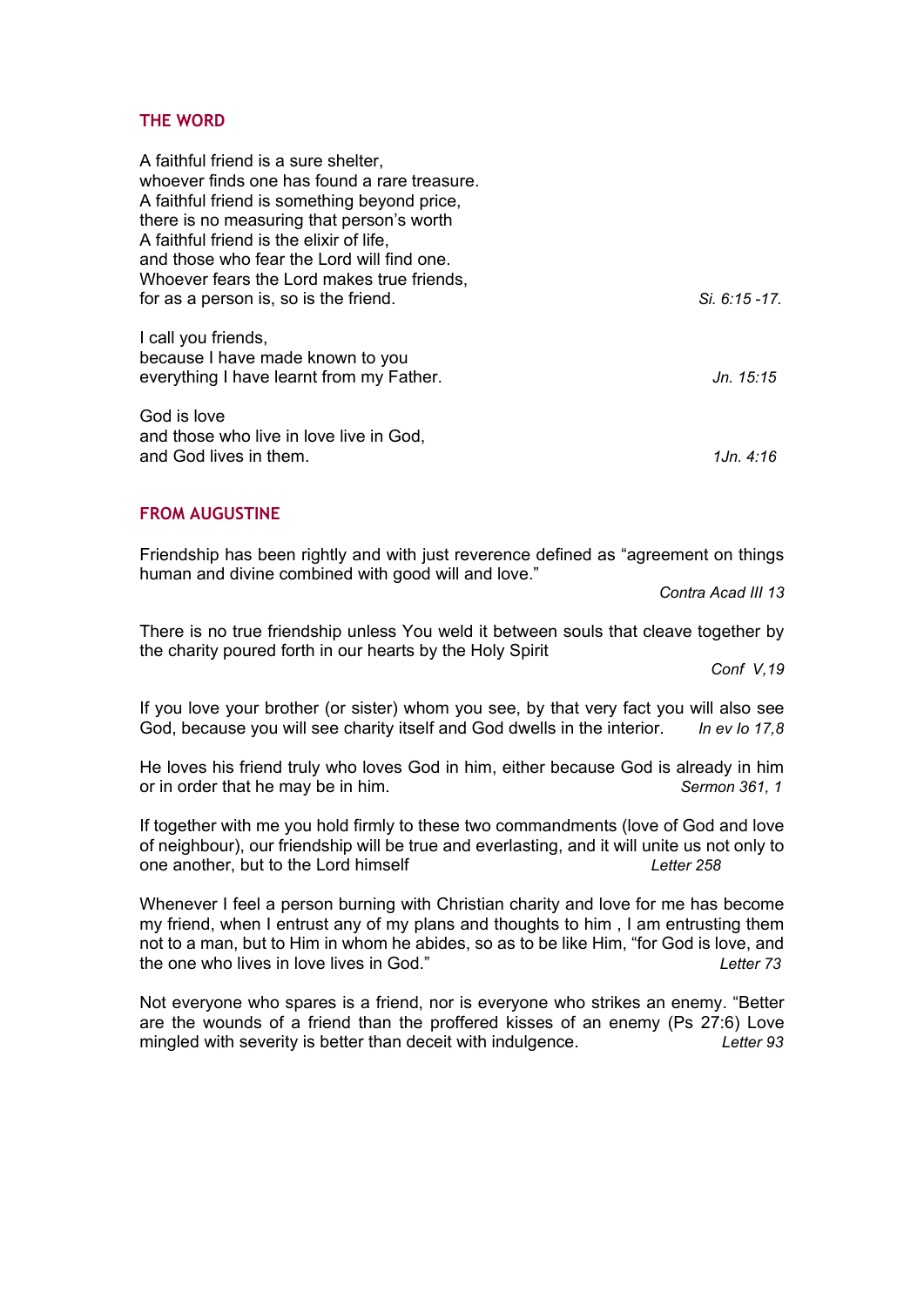At the heart of the ministry of Jesus is the building of community. Throughout his life on earth Jesus drew people out of isolation, loneliness and division into unity with God, with each other and within themselves. The divisions of sin are healed in the creation of unity and community. The amazing story of the Fall, given to us in Chapter 3 of the Book of Genesis, is reversed in the mission and ministry of Jesus.

Throughout his life, Augustine sought this unity and community. He searched, as the Confessions vividly portray, for an inner unity, for a discovery of his deepest inner self which was inextricably linked with his search for God. One of the things which is very clear from the Confessions and from other writings, is that, while Augustine had to make this journey to unity himself, he needed to do it in the company of friends.

Friends were of great importance in the life of Augustine. He needed the company of others. In his early life he was prepared to do almost anything in order to be accepted, popular and admired by his peers. His desire to be "one of the boys" led him into many situations which he was later to regret. Even though some of these early

 "friendships" led him into paths which were, as he understood it, sinful, Augustine did not repudiate the need for friendship. As he matured his concept of true friendship became more and more refined and centred in God. It is not surprising that Augustine gathered round him friends with whom he could share the search for God.

There are in Augustine's thought on friendship a number of key elements:

#### **Friendship is a grace. It comes from God who is the author and giver of friendships.**

*There is no true friendship unless You weld it between souls that cleave together by the charity poured forth into our hearts by the Holy Spirit. Conf 5*

#### **True friendship springs from the love of God expressed to us in Christ and can only be made secure in Christ.**

*If souls please you, then love them in God because they are mutable in themselves but in him firmly established; without him they would pass and perish. Conf 4*

#### **Christian friendship is transfigured by grace and so brings union with God.**

*Love your friends in him, and draw as many souls with you to him as you can, saying to them, "Him let us love." Conf 4*

#### **Friendship will only reach its perfection in heaven.**

*We shall offer praise, we shall all be one in Christ, directed towards the one God. En in Ps 147*

If true friendship is to flourish, Augustine insists that it must be based on

**truth honesty frankness**

*No one can truly be a friend to another if that person is not first a friend of the truth . . When I speak up for your good, I will be more*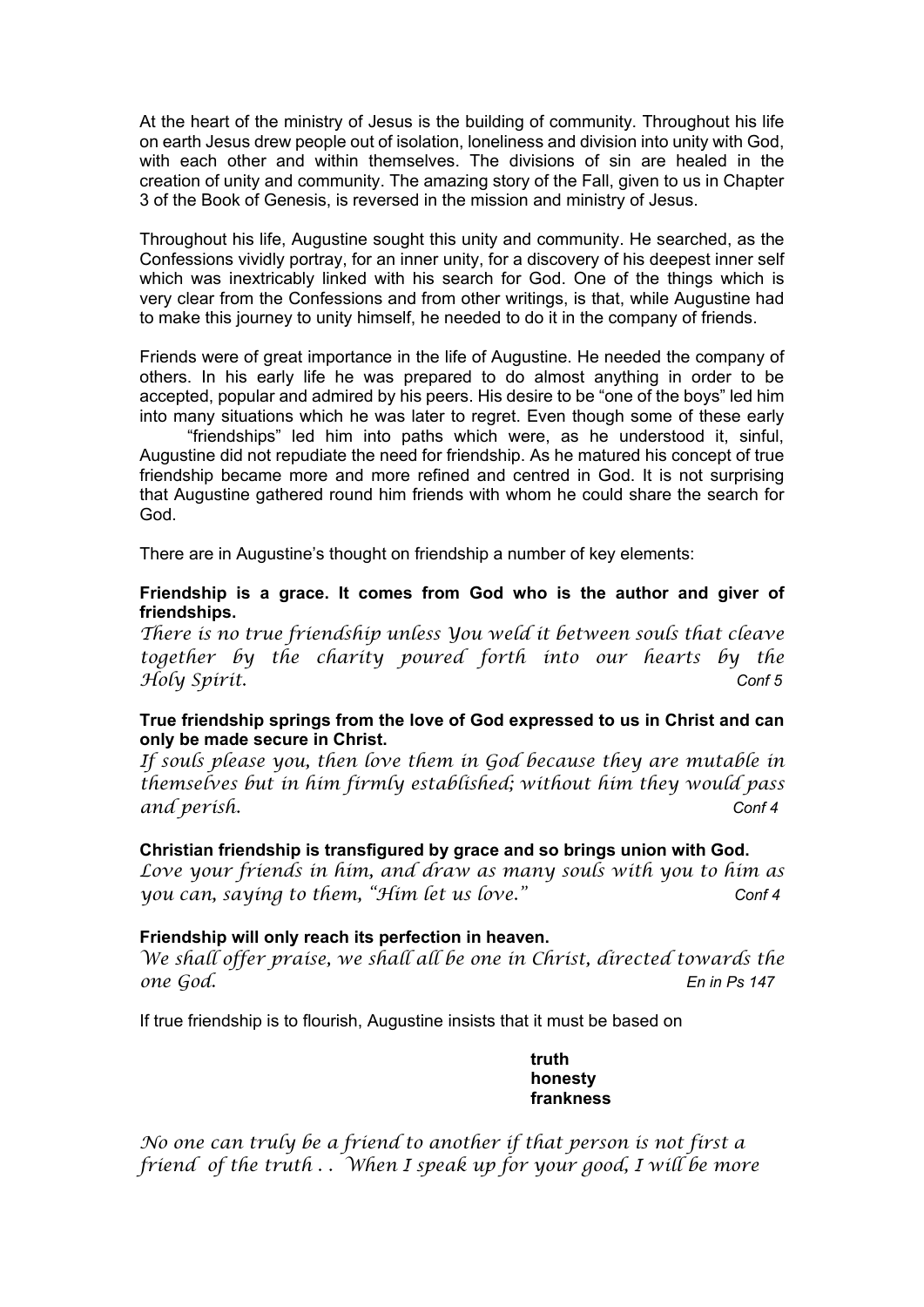*frank with you the more I am your friend, because I will be all the more a friend the more I am faithful to you. Letter 155*

All of Augustine's thought on friendship can, perhaps, be summed up in the wonderful exhortation in the Rule:

*My dear brothers and sisters, let us be of one mind and one heart on the way to God.* Rule 1:2

# **POINTS TO PONDER**

- 1. What do Augustine's thoughts on friendship say to you?
- 2. Is Christian friendship different?
- 3. How important is it to share and gather community if true friendship is to flourish?
- 4. Truth, honesty, frankness: what are the demands of genuine friendships?
- 5. These thoughts on friendship were written by men, might a woman's view be different?

# **FROM ANOTHER TRADITION**

Gibran's reflection contains many echoes of Augustine

And a youth said, Speak to us of Friendship. And he answered, saying: Your friend is your needs answered. He is your field which you sow with love and reap with thanksgiving. And he is your board and your fireside.

For you come to him with your hunger, and you seek him for peace.

When your friend speaks his mind you fear not the "nay" in your own mind, nor do you withhold the "ay."

And when he is silent your heart ceases not to listen to his heart;

For without words, in friendship, all thoughts, all desires, all expectations are born and shared, with a joy that is unclaimed.

When you part from your friend, you grieve not;

For that which you love most in him may be clearer in his absence, as the mountain climber is clearer from the plain.

And let there be no purpose in friendship save the deepening of the spirit.

For love that seeks aught but the disclosure of its own mystery is not love but a net cast forth: and only the unprofitable is caught.

And let your best be for your friend.

If he must know the ebb of your tide, let him know its flood also.

For what is your friend that you should seek him with hours to kill?

Seek him always with hours to live.

For it is his to fill your need, but not your emptiness.

And in the sweetness of friendship let there be laughter, and sharing of pleasures. For in the dew of little things the heart finds its morning and is refreshed.

*The Prophet. Kahlil Gibran*